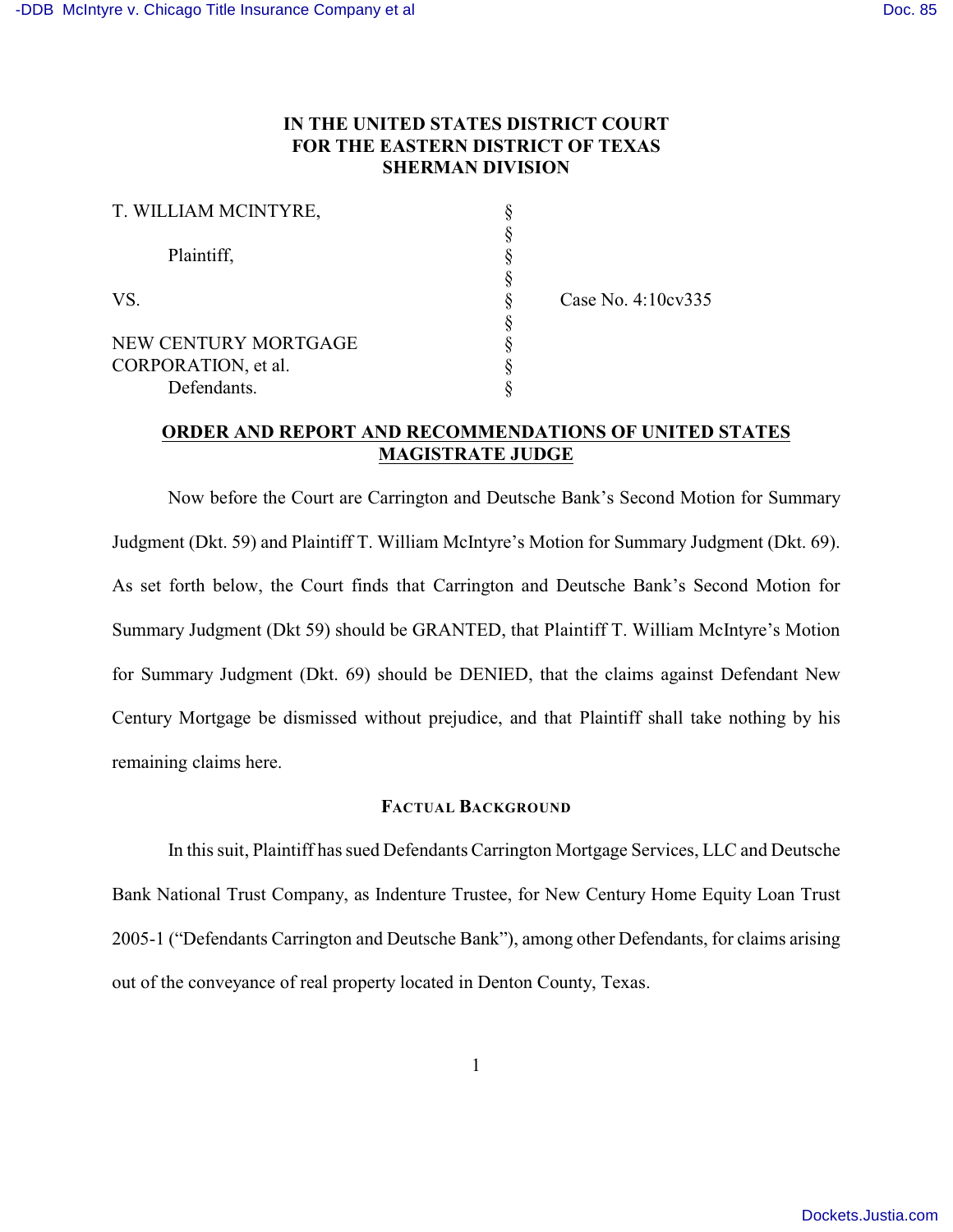In July 2003, Chrystal Suswell, Plaintiff's now ex-wife, purchased the real estate and improvements located at 2307 Aberdeen Bend, Carrollton, Texas ("the Property"). Then, on January 11, 2005, Suswell executed a Warranty Deed conveying the Property to herself and her husband, Plaintiff T. William McIntyre. In conjunction with this conveyance, Plaintiff and Suswell each signed an Adjustable Rate Note and a Deed of Trust. The Note and Deed of Trust are dated January 7, 2005. The Deed of Trust was executed on January 11, 2005, the same day the Warranty Deed was executed. The Note does not indicate which day it was executed.

The Note requires Suswell and Plaintiff to pay Defendant New Century Mortgage Corporation ("New Century") \$283,500 in principal, plus interest. The Deed of Trust provides New Century and its assigns with a lien on the Property to secure Suswell's and Plaintiff's obligations under the Note and Deed of Trust. Suswell, but not Plaintiff, is named as the Borrower on the first page of the Deed of Trust. However, both Plaintiff and Suswell signed the Deed of Trust as "Borrower" on the signature page above their typed names, and their signatures are notarized.

Effective July 17, 2008 – in conjunction with their divorce – Suswell conveyed her half interest in the Property to Plaintiff via a Special Warranty Deed. When Plaintiff was unable to make payments, Defendant Carrington, the servicer of the Note and Deed of Trust, allowed him to enter into a Loan Modification Agreement in September 2008. The Loan Modification Agreement capitalized Plaintiff's past debt and brought his debt current. Among other things, the Loan Modification Agreement provides:

All covenants, agreements, stipulations, and conditions in your Note and Mortgage will remain in full force and effect, except as modified herein ... .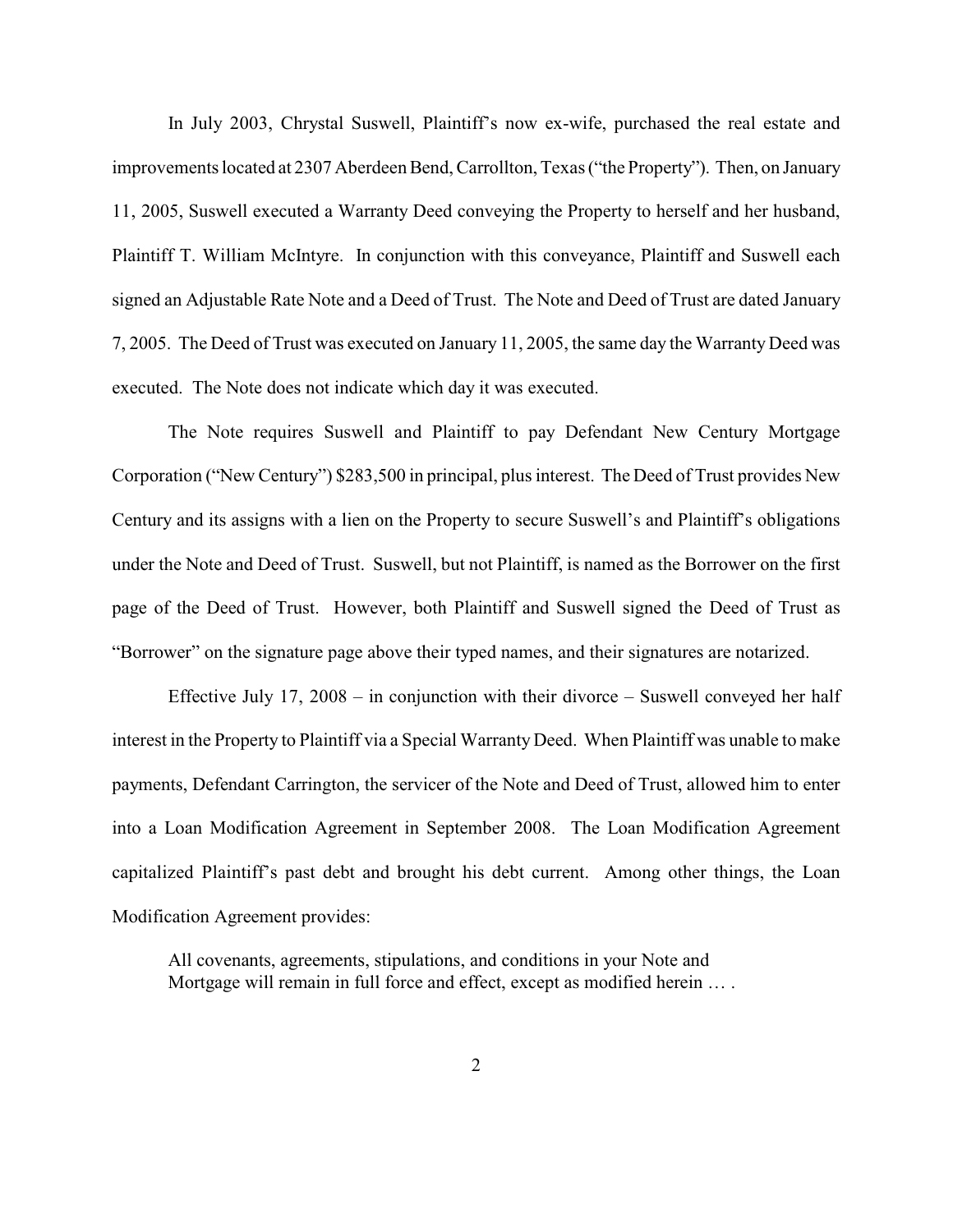Dkt. 70-9. On March 29, 2010, New Century assigned its rights under the Deed of Trust to Deutsche Bank via an Assignment of Deed of Trust that was filed of record. *See* Dkt. 70-11.

According to Defendants, McIntyre defaulted on his obligations under the Loan Modification Agreement and Deed of Trust in December 2008 and has remained in default since. Plaintiff contends that the Deed of Trust is unenforceable and Defendants' lien invalid because Plaintiff's name is not typed on the first page of the Deed of Trust. Plaintiff also claims that the Deed of Trust has not been assigned to Deutsche Bank

In his Second Amended Complaint, Plaintiff asserts claims for violation of the Texas Debt Collection Act and the Deceptive Trade Practices Act, and claims for breach of contract against Defendants Carrington and Deutsche Bank.<sup>1</sup> As to the Texas Debt Collection Act, Plaintiff alleges that Defendants collected or attempted to collect interest or a charge, fee, or expense incidental to the obligation when it was not expressly authorized by the agreement creating the obligation, that Defendants misrepresented the character, extent, or amount of consumer debt, and that Defendants used other false representations or deceptive means to collect a debt in violation of Texas Finance Code §§ 392.303-304. As to the Deceptive Trade Practices Act, Plaintiff alleges that Defendants engaged in acts and/or practices that were false, misleading or deceptive by misrepresenting their services as they relate to loan modification programs and by misrepresenting the quality of their services and by imposing requirements not allowed by the loan modification programs as advertised in violation of Texas Business and Commerce Code § 17.46. As to his breach of contract claim, Plaintiff claims that Defendants breached their contract with him by failing to properly convey to

<sup>&</sup>lt;sup>1</sup>Plaintiff has asserted identical claims against Defendant New Century Mortgage.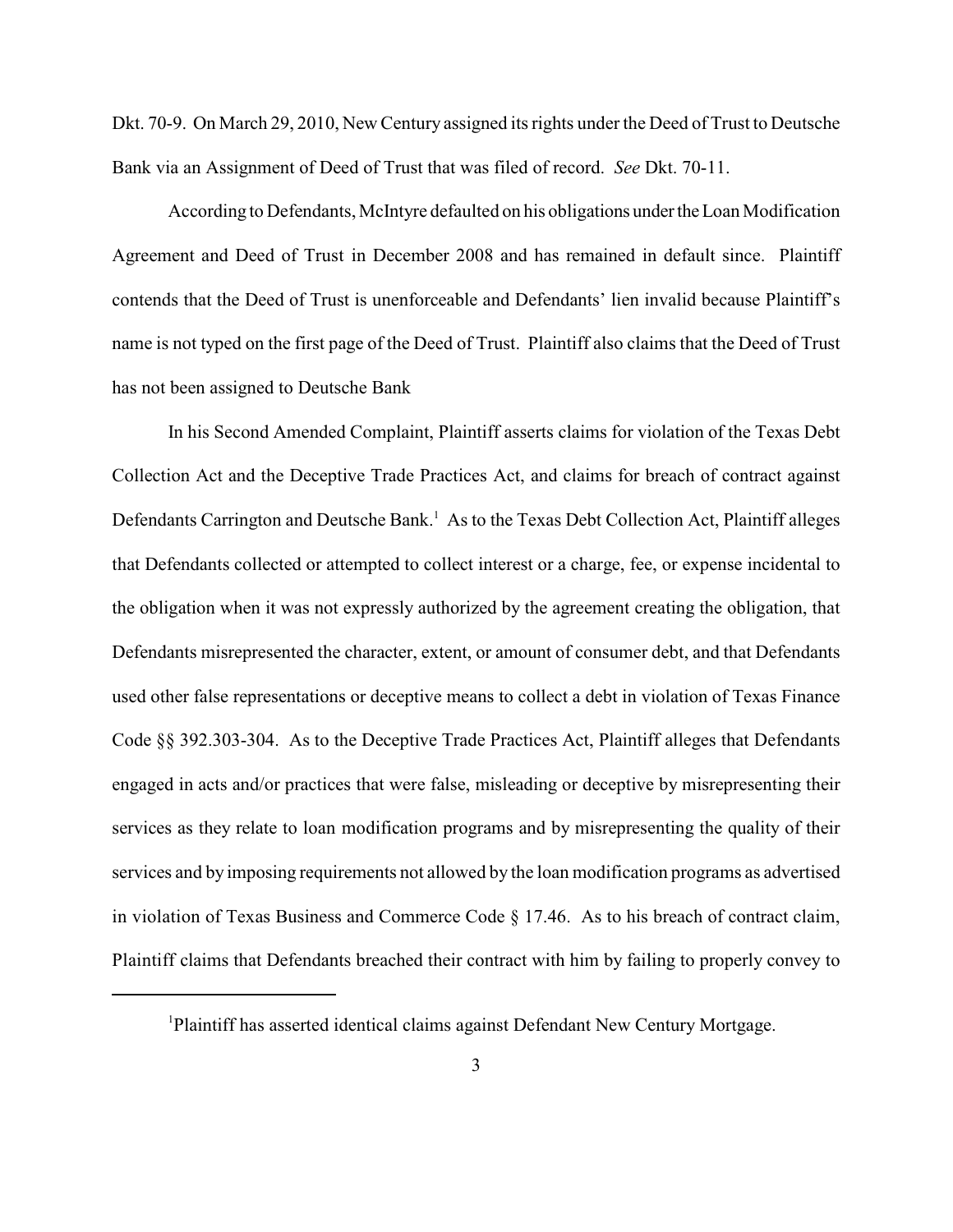him title to the subject Property.<sup>2</sup> See Dkt. 52.

Defendants have filed a counterclaim against Plaintiff seeking a declaratory judgment that they may exercise whatever rights they have under Texas law to foreclose on the Property.

Defendant has now moved for summary judgment arguing that there are no issues of material fact as to Plaintiff's claims. Plaintiff also filed – after the Court's deadline – a motion for summary judgment. While Plaintiff has not made the showing of good cause usually required to take an action outside of the Court's deadlines, *see* FED.R.CIV.P.16(b)(4), the Court notes that it originally denied a timely filed summary judgment motion by Plaintiff as premature. Therefore, so as not to prejudice Plaintiff, the Court will consider whether Plaintiff's summary judgment evidence creates any issue of material fact as to his claims.

### **SUMMARY JUDGMENT STANDARD**

Summary judgment is appropriate when, viewing the evidence and all justifiable inferences in the light most favorable to the non-moving party, there is no genuine issue of material fact and the moving party is entitled to judgment as a matter of law. FED.R.CIV.P. 56(c); *Hunt v. Cromartie*, 526 U.S. 541, 549, 119 S. Ct. 1545, 143 L. Ed.2d 731 (1999). The appropriate inquiry is "whether the evidence presents a sufficient disagreement to require submission to a jury or whether it is so one-sided that one partymust prevail as a matter of law." *Anderson v. Liberty Lobby, Inc*., 477 U.S. 242, 251-52, 106 S. Ct. 2505, 91 L. Ed.2d 202 (1986).

<sup>&</sup>lt;sup>2</sup>Plaintiff also asserts breach of contract claims and claims of fraud and violation of Art. 21.21 against Defendant Chicago Title Insurance Company, but those claims have been resolved. *See* Dkt. 63.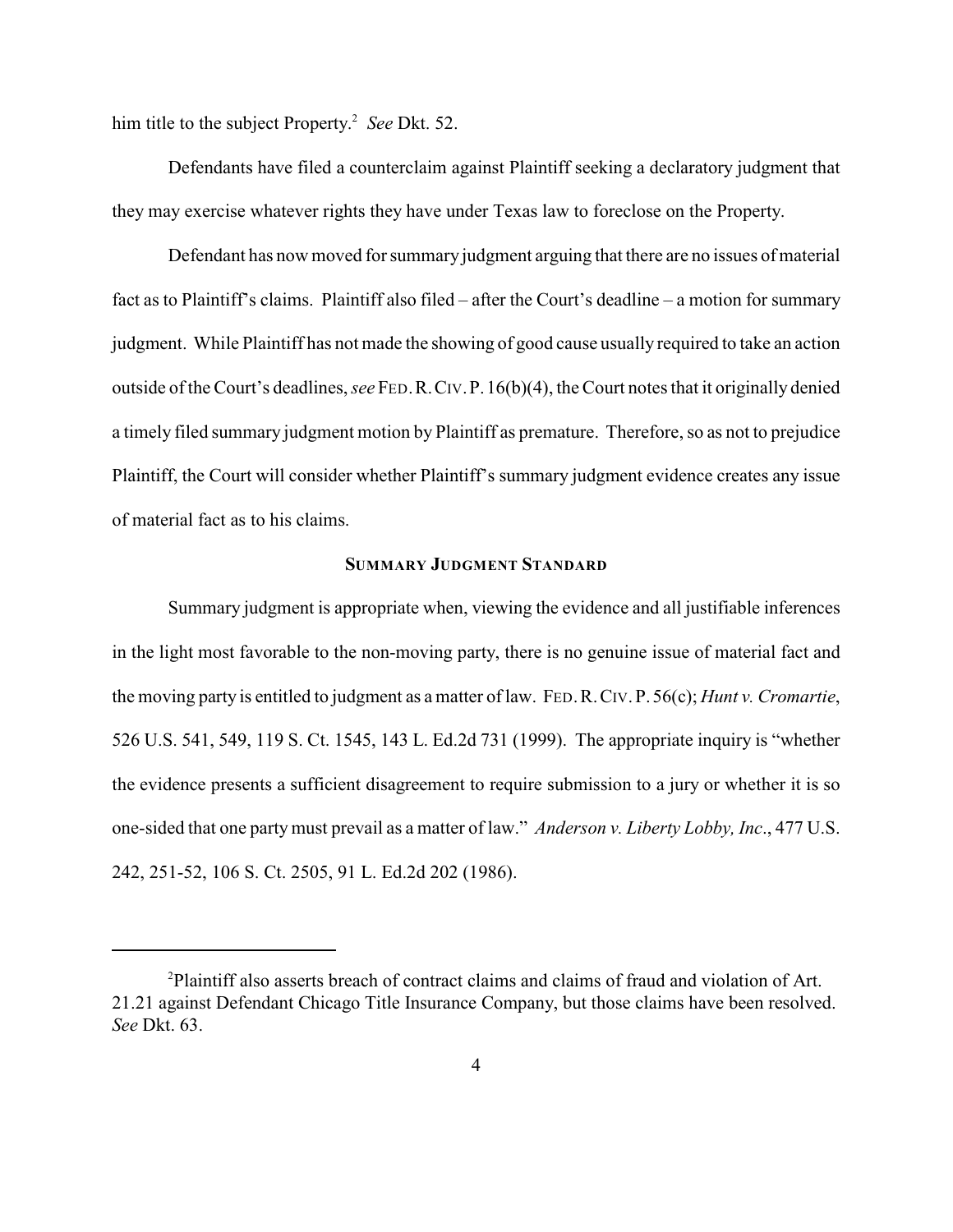The party moving for summary judgment has the initial burden to prove there are no genuine issues of material fact for trial. *Provident Life & Accident Ins. Co. v. Goel,* 274 F.3d 984, 991 (5th Cir. 2001). In sustaining this burden, the movant must identify those portions of pleadings, depositions, answers to interrogatories, and admissions on file, together with the affidavits, if any, which it believes demonstrate the absence of a genuine issue of material fact. *Celotex Corp. v. Catrett*, 477 U.S. 317, 325, 106 S. Ct. 2548, 2553, 91 L. Ed.2d 265 (1986). The moving party, however, "need not negate the elements of the nonmovant's case." *Little v. Liquid Air Corp*., 37 F.3d 1069, 1075 (5th Cir. 1994) (en banc). The movant's burden is only to point out the absence of evidence supporting the nonmoving party's case. *Stults v. Conoco, Inc*., 76 F.3d 651, 655 (5th Cir. 1996).

In response, the nonmovant's motion "may not rest upon mere allegations contained in the pleadings, but must set forth and support by summary judgment evidence specific facts showing the existence of a genuine issue for trial." *Ragas v. Tennessee Gas Pipeline Co.*, 136 F.3d 455, 458 (5th Cir. 1998) (citing *Anderson*, 477 U.S. at 255-57, 106 S. Ct. at 2513-14). Once the moving party makes a properly supported motion for summary judgment, the nonmoving partymust look beyond the pleadings and designate specific facts in the record to show that there is a genuine issue for trial. *Stults*, 76 F.3d at 655. The citations to evidence must be specific, as the district court is not required to "scour the record" to determine whether the evidence raises a genuine issue of material fact. E.D. TEX. LOCAL R. CV-56(d). Neither "conclusory allegations" nor "unsubstantiated assertions" will satisfy the nonmovant's burden. *Stults*, 76 F.3d at 655.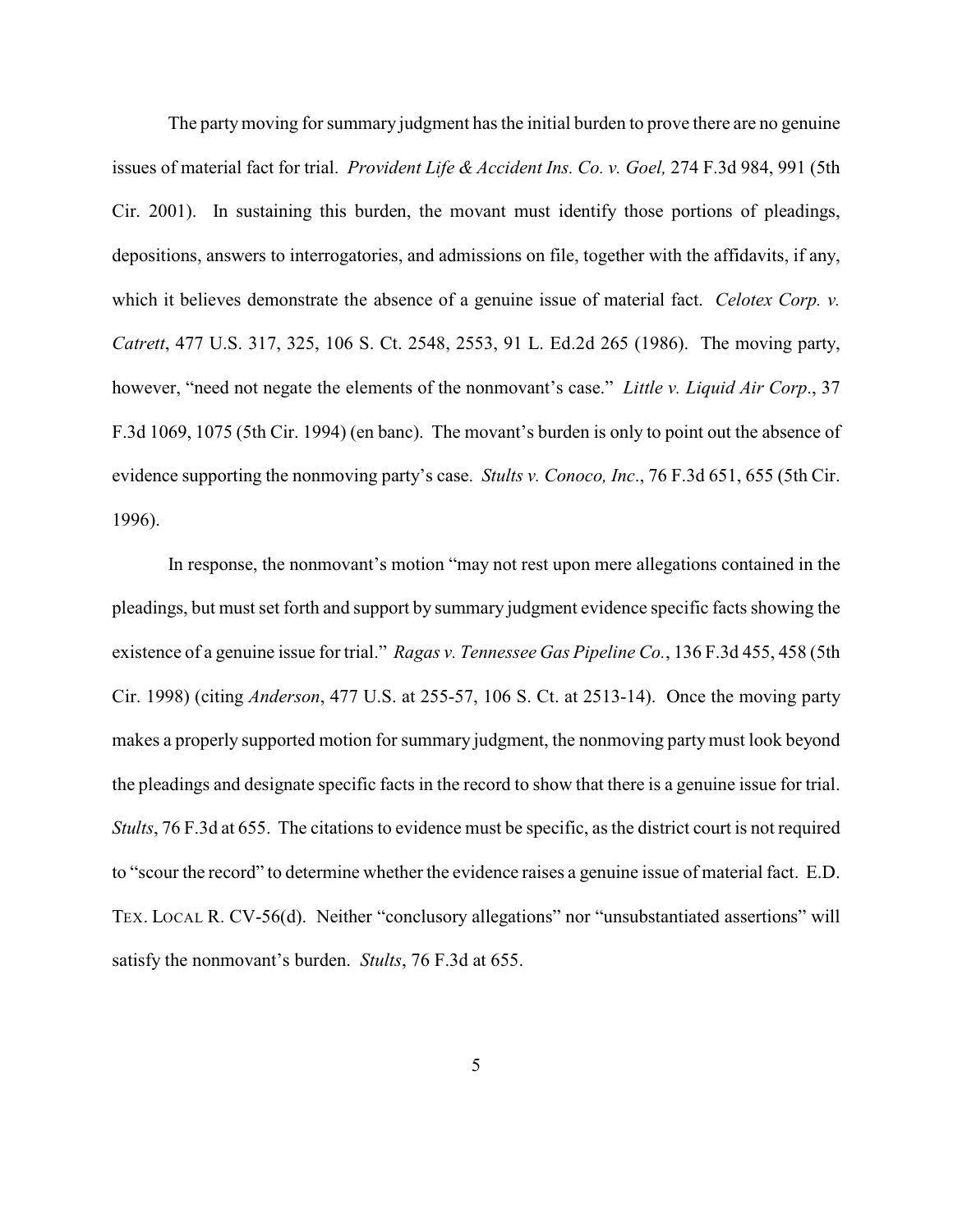# **ANALYSIS**

Defendants have submitted the following summary judgment evidence in support of their

argument that there is no genuine issue of material fact as to Plaintiff's claims

| Defendants' Exhibit 1: | 7/25/03 General Warranty Deed with Chrystal Suswell as<br>Grantee (Plaintiff's Exhibit A, see Dkt. 70-4).                                                                                    |
|------------------------|----------------------------------------------------------------------------------------------------------------------------------------------------------------------------------------------|
| Defendants' Exhibit 2: | 1/11/05 Warranty Deed with Chrystal Elise Suswell-<br>McIntyre and T. William McIntyre as Grantees (Plaintiff's<br>Exhibit B, see Dkt. 70-5).                                                |
| Defendants' Exhibit 3: | 1/7/05 Adjustable Rate Note signed by T. William<br>McIntyre and Chrystal Elise Suswell-McIntyre as<br>Borrowers (Plaintiff's Exhibit C, see Dkt. 70-6).                                     |
| Defendants' Exhibit 4: | 1/7/05 Deed of Trust naming Chrystal Suswell as Borrower<br>and signed by T. William McIntyre and Chrystal Elise<br>Suswell-McIntyre as Borrowers (Plaintiff's Exhibit D, see<br>Dkt. 70-7). |
| Defendants' Exhibit 5: | 9/5/08 Loan Modification Agreement between Carrington<br>Mortgage Services and T. William McIntyre, signed by T.<br>William McIntyre (Plaintiff's Exhibit F, see Dkt. 70-9).                 |
| Defendants' Exhibit 6: | Special Warranty Deed between Chrystal E. Suswell as<br>Grantor and T. William McIntyre, dated 1/21/10 but noted<br>to be effective 7/17/08 (Plaintiff's Exhibit G, see Dkt. 70-<br>$10$ ).  |
| Defendants' Exhibit 7: | 3/29/10 Assignment of Deed of Trust, assigning New<br>Century's interest in 1/7/05 Deed of Trust to Deutsche<br>Bank (Plaintiff's Exhibit H, see Dkt. 70-11).                                |
| Defendants' Exhibit 8: | 1/29/10 Affidavit of Carrington Mortgage Services, LLC,<br>signed by Tom Croft, SVP of Carrington Mortgage<br>Services, LLC (Plaintiff's Exhibit J, see Dkt. 70-13).                         |
| Defendants' Exhibit 9: | 9/15/10 Payoff Statement for 2307 Aberdeen Bend,                                                                                                                                             |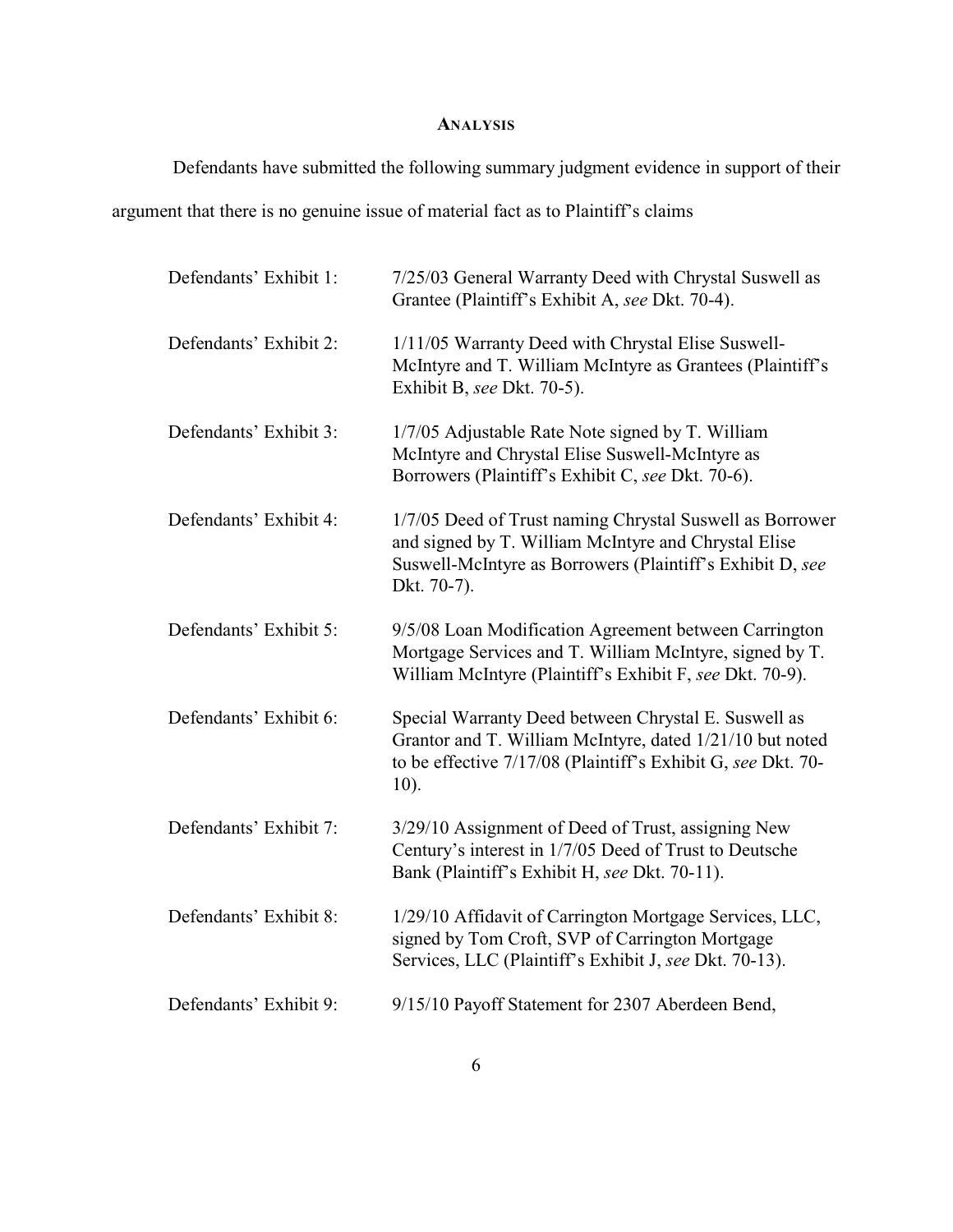|                           | Carrollton, Texas, listing T. William McIntyre as<br>Mortgagor and Chrystal Elisa Suswell McIntyre as Co-<br>Mortgagor (Plaintiff's Exhibit K, see Dkt. 70-14).   |
|---------------------------|-------------------------------------------------------------------------------------------------------------------------------------------------------------------|
| Defendants' Exhibit 10:   | 1/7/09 Notice of Intent to Foreclose, addressed to T.<br>William McIntyre, 2307 Aberdeen Bend, Carrollton, Texas<br>(Plaintiff's Exhibit L, see Dkt. 70-15).      |
| Defendants' Exhibit 11:   | Affidavit of Peter C. Smart, attorney for Defendants<br>Carrington and Deutsche                                                                                   |
| Defendants' Exhibit 12:   | 1/18/07 Limited Power of Attorney by New Century<br>Mortgage Corporation authorizing Carrington Mortgage<br>Services, LLC as its true and lawful attorney-in-fact |
| Defendants' Exhibit 13:   | 10/2/08 Limited Power of Attorney between Deutsche and<br>Carrington as successor to New Century Mortgage Services                                                |
| Defendants' Exhibit 14:   | $2/10/09$ Action by Written Consent of the Managing<br>Member of Carrington Mortgage Service, LLC                                                                 |
| See Dkt. $59-1 - 59-14$ . |                                                                                                                                                                   |

In addition to some of the same summary judgment evidence submitted by Defendants,

Plaintiff has also submitted the following evidence for the Court's consideration:

| Plaintiff's Tab 1:     | Plaintiff's Original Complaint                                                                                     |
|------------------------|--------------------------------------------------------------------------------------------------------------------|
| Plaintiff's Tab 2:     | Affidavit of T. William McIntyre, stating that the facts in<br>his complaint are true to the best of his knowledge |
| Plaintiff's Exhibit E: | 9/4/03 Marriage License between T. William McIntyre and<br>Chrystal Elise Suswell                                  |
| Plaintiff's Exhibit I: | 10/11/10 Print out from NewCenturyMortgage.com                                                                     |
| Plaintiff's Exhibit M: | 4/2/07 New Century Mortgage Corporation Voluntary<br><b>Bankruptcy Petition</b>                                    |
| Plaintiff's Exhibit N: | 7/12/07 Joint Notice of Assignment Sale or Transfer of                                                             |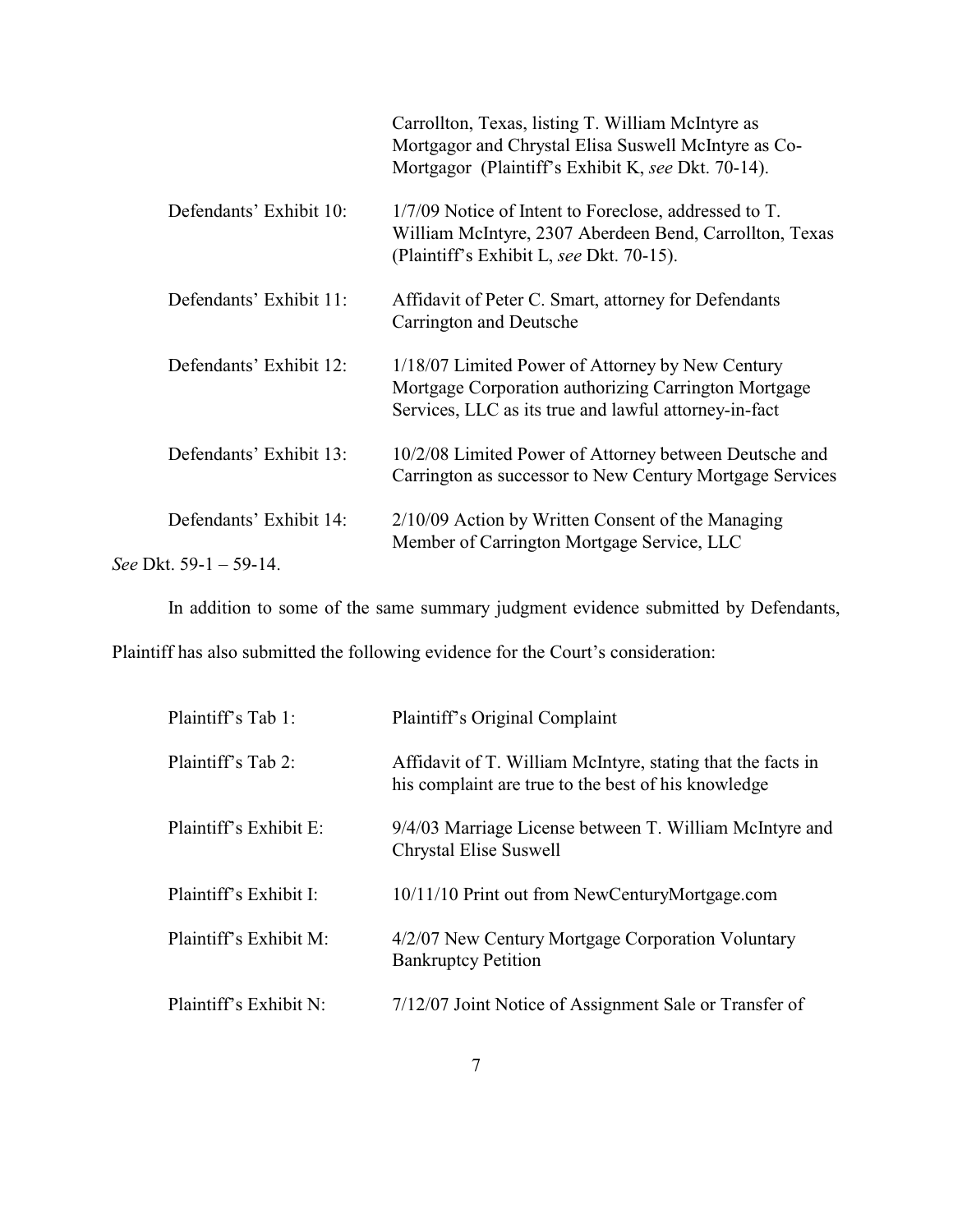|                        | Servicing Rights, addressed to T. William McIntyre and<br>Chrystal Elise Suswell McIntyre regarding transfer of<br>servicing rights on loan from New Century to Carrington                                       |
|------------------------|------------------------------------------------------------------------------------------------------------------------------------------------------------------------------------------------------------------|
| Plaintiff's Exhibit O: | Notice of Acceleration of Maturity and Notice of Substitute<br>Trustee's Sale for property located at 2307 Aberdeen Bend,<br>sent to Chrystal Suswell, P.O. Box 117000, Carrollton,<br>Texas, 75011              |
| Plaintiff's Exhibit P: | Second Notice of Acceleration of Maturity and Notice of<br>Substitute Trustee's Sale for property located at 2307<br>Aberdeen Bend, sent to Chrystal Suswell, P.O. Box<br>117000, Carrollton, Texas, 75011       |
| Plaintiff's Exhibit Q: | Notice of Acceleration of Maturity and Notice of Substitute<br>Trustee's Sale for property located at 2307 Aberdeen Bend,<br>sent to T. William McIntyre, P.O. Box 117000, Carrollton,<br>Texas, 75011           |
| Plaintiff's Exhibit R: | 3/30/05 Letter from Chicago Title Insurance Co. to New<br>Century Mortgage Corporation regarding Mortgage Policy<br>of Title Insurance for 2307 Aberdeen Bend, Carrollton,<br><b>Texas 75007</b>                 |
| Plaintiff's Exhibit S: | Chicago Title Policy, effective 1/27/05, naming Chrystal<br>Elise Suswell-McIntyre and T. William McIntyre as holders<br>of interest in fee simple                                                               |
| Plaintiff's Exhibit T: | 1/7/05 HUD Settlement Statement for property at 2307<br>Aberdeen Bend, Carrollton, Texas, listing "T. William<br>McInyre" and Chrystal Elise Suswell-McIntyre as<br>Borrowers and New Century Mortgage as lender |
|                        |                                                                                                                                                                                                                  |

*See* Dkt. 70-1 – 23<sup>3</sup>

<sup>&</sup>lt;sup>3</sup>See also Dkt. 69-1–69-25, the evidence attached to Plaintiff's Motion for Summary Judgment, containing the same documentary evidence as Plaintiff's response to the motion for summary judgment, but including a Table of Case Law & Authorities and Plaintiff's First Amended Complaint. For purposes of clarity in this report, the Court will refer to the evidence attached to Plaintiff's Response to Defendants' Motion for Summary Judgment, unless otherwise noted.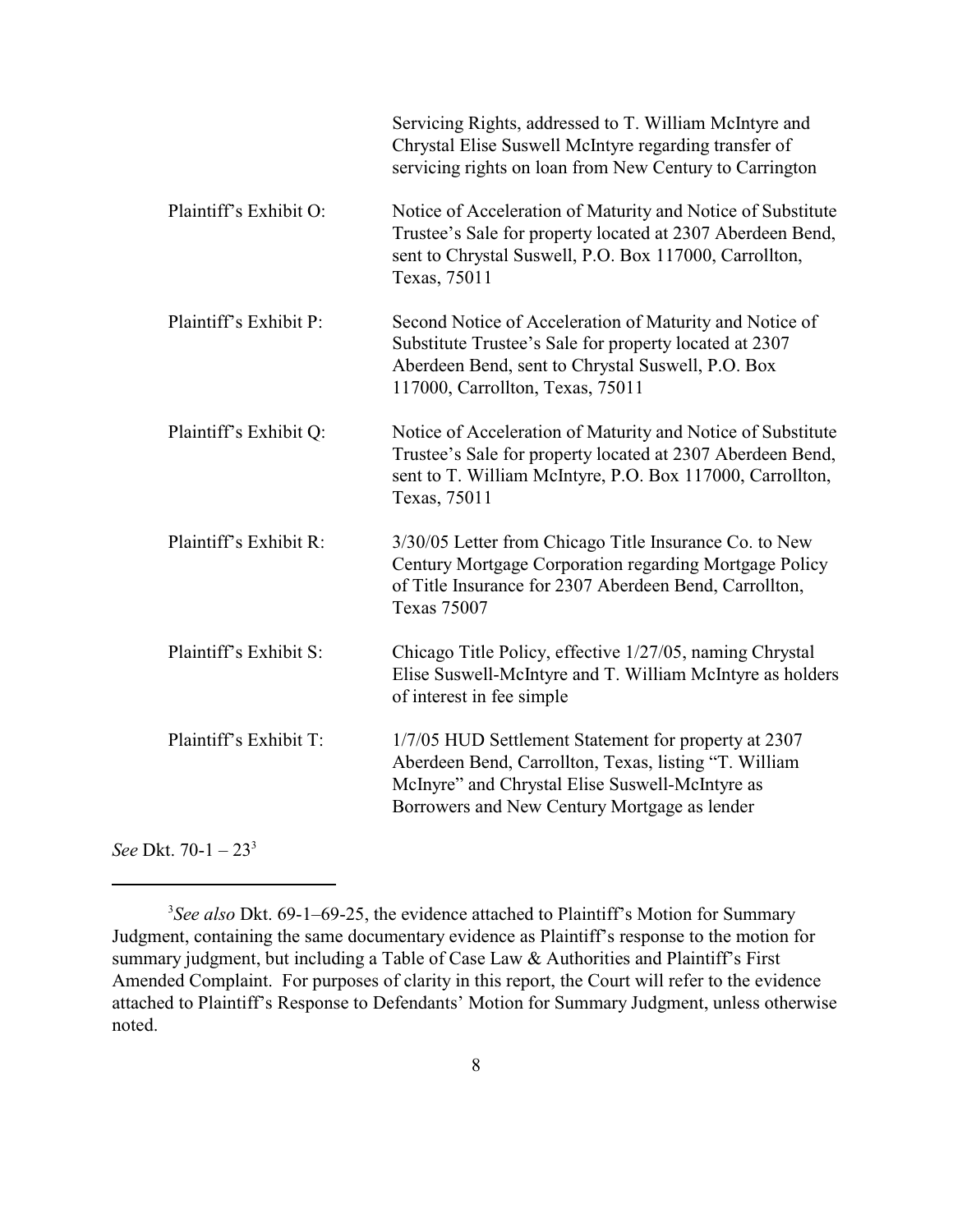Defendants argue that there is no genuine issue of material fact that the Deed of Trust is enforceable as to Plaintiff. The Court agrees.

Because the Deed of Trust affects only equitable title, *see e.g. Leighton v. Leighton*, 921 S.W.2d 365, 368 (Tex. App.–Houston [1st Dist.] 1996, no writ), and because there is no indication that the failure to include Plaintiff's name in the granting clause would affect such equitable title under Texas law, the Court finds it is enforceable here. *Magee v. Young*, 145 Tex. 485, 489, 198 S.W.2d 883, 885 (Tex. 1947) ("Clearly the parties intended that some effect by given the instrument and by treating it as an obligation to convey equity gives it effect."); *see also* TEX. PROP. CODE § 5.002 ("An instrument intended as a conveyance of real property or an interest in real property that, because of this chapter, fails as a conveyance in whole or in part is enforceable to the extent permitted by law as a contract to convey the property or interest.").

The Court has reviewed the two Missouri opinions cited by the parties which appear to be most on point as to the facts here, *In re Suhrheinrich*, 2009 WL 3335027 (Bkrtcy. W.D. Mo. 2009) and *Ethridge v. TierOne Bank*, 226 S.W.3d 127 (Mo. 2007). While not governing authority, the Court does find them instructive. Notably, in this case, Plaintiff's name is listed as a "Borrower" on page 15 of the signed Deed of Trust. Dkt. 70-7. As in *In re Suhrheinrich*, the Court finds this is an indication that Plaintiff signed it with the intention to be a Borrower in the transaction. *In re Suhrheinrich*, 2009 WL 3335027 at 2.<sup>4</sup> The Court further finds this case distinguishable from the

<sup>&</sup>lt;sup>4.</sup> First, the Court finds it significant that Barbara Suhrheinrich's name was typed below the line where her signature appears, alongside the preprinted word 'Borrower.' The presence of these notations on the DOT takes Barbara Suhrheinrich's signature beyond the mere 'signing, sealing, and acknowledging a deed by the wife in which her husband is the only grantor will not convey her estate' described in *Ethridge*—it is an indication that the DOT was drafted, and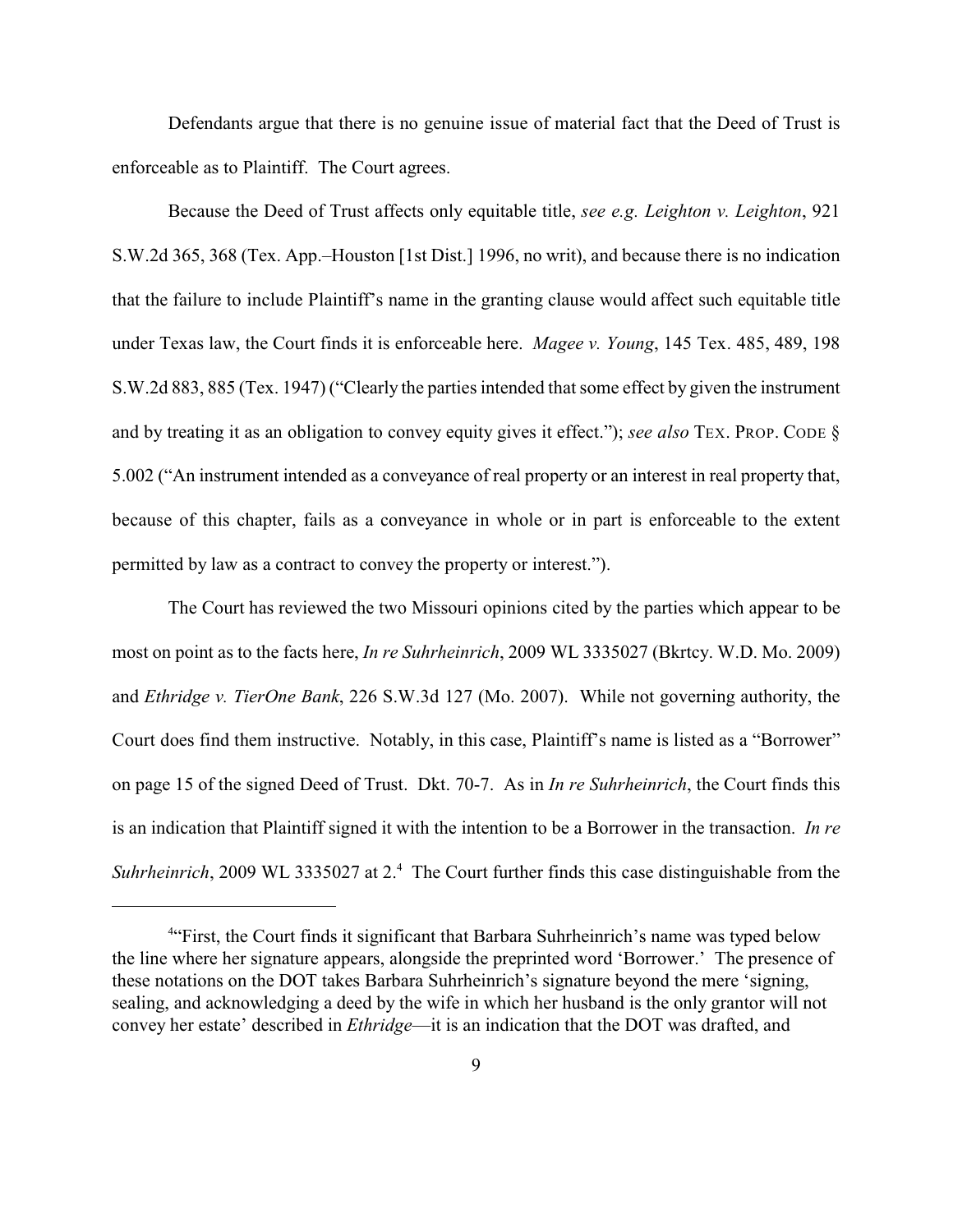*Ethridge* case relied upon by Plaintiff because, in that case, the deed of trust did not reference the wife or otherwise indicate that another individual was also a borrower or grantor. 226 S.W.3d at 132 ("in order to validly convey Mary's interest in the property, she must have been named as a grantor, who in this case is the individual defined as "Borrower" under the deed of trust."). Given the Texas Supreme Court's opinion in *Magee* and the statutory language of the Texas Property Code and the Missouri courts' opinions in *In re Suhrheinrich* and *Ethridge*, the Court finds that the naming of Plaintiff as a "Borrower" on the signature page, coupled with his signature, is sufficient to bind him to its terms.

Moreover, even if the Deed of Trust standing on its own were not enough, the Court finds that the totality of the documents in this case evidence a clear intent that Plaintiff was a Borrower in the real estate transaction. Notably, the Adjustable Rate Note – signed the same day as the Deed of Trust – names Plaintiff as Borrower, directly above his signature. *See* Dkt. 59-3. And the HUD Settlement Statement, also dated January 7, 2005 and included by *Plaintiff* in his summary judgment record, lists him as one of two Borrowers. *See* Dkt. 70-23.<sup>5</sup> Plaintiff is also listed along with Suswell-McIntyre on the January 2005 Title Insurance Policy. *See* Dkt. 70-22. All documents before the Court indicate that the 2005 mortgage loan transaction intended for Plaintiff and his ex-

Barbara Suhrheinrich signed it, with the intention that she be a grantor ('Borrower') under the DOT."

 ${}^{5}$ The Court notes that Plaintiff's name is misspelled on this document but finds the misspelling inconsequential as it certainly put Plaintiff on notice that he and Suswell-McIntyre were being treated equally under the loan agreement. *See e.g. Harriman v. U.S.*, 1992 WL 193678, 4 (S.D. Tex. 1992) ("The mere fact that a full name is not given or that there is an addition, omission or substitution of letters in a name, or even errors, does not, in and of itself, invalidate a notice").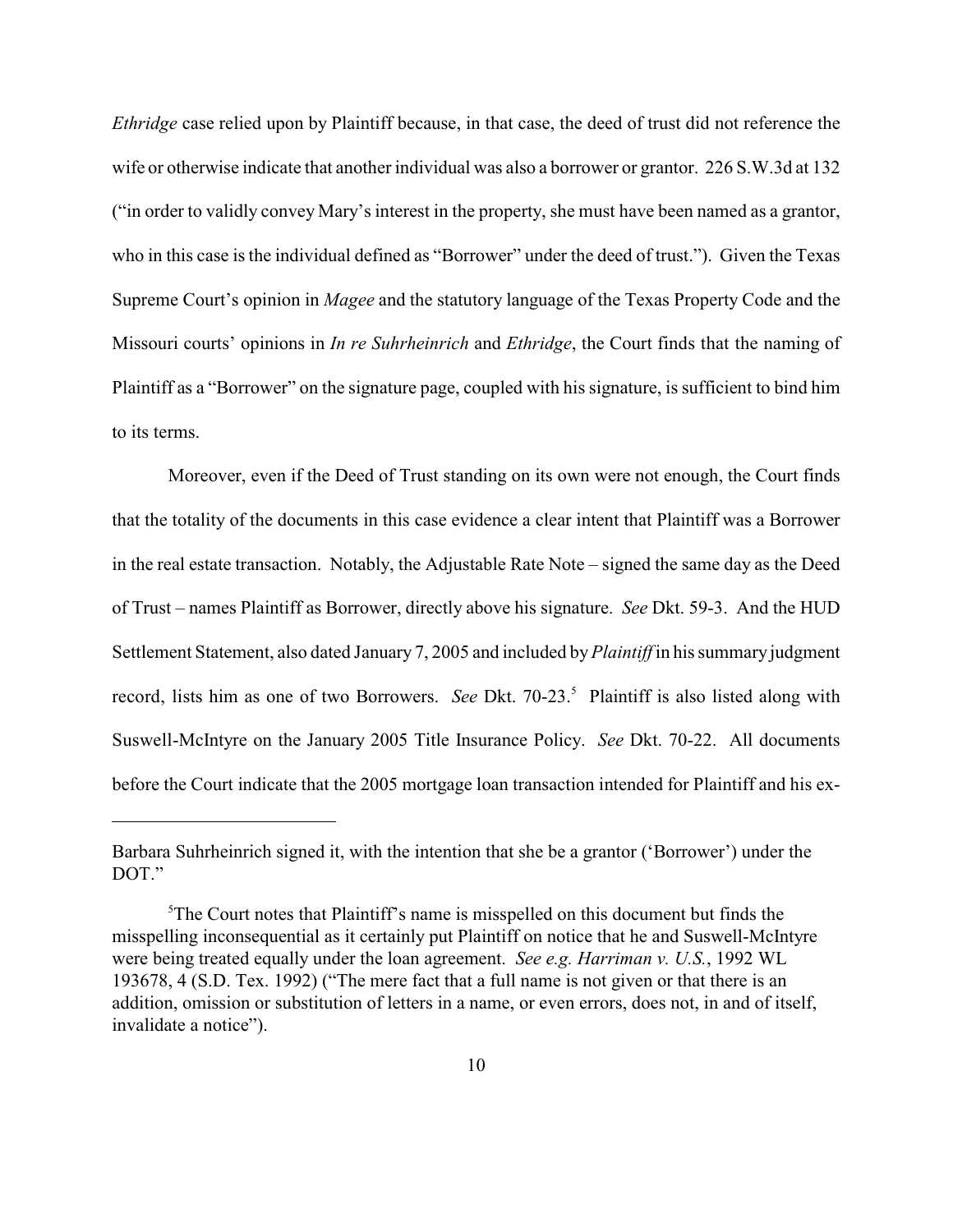wife to both become obligated under the deed and note.

More importantly, even if the Court were to find that the omission of Plaintiff's name from the granting clause in the Deed of Trust had legal import, the loan's modification clearly binds him to the terms of the parties' original agreement. In the September 2008 Loan Modification Agreement, Plaintiff alone specifically agreed to all covenants, agreements, stipulations set forth in the Note and Mortgage from January 2005. *See* Dkt. 59-5. There is no issue of material fact before the Court that would show that Plaintiff did not sign the agreement. Because he signed it, its terms may be enforced against him. *See* TEX. BUS. & COM. CODE § 26.01.

Therefore, as to Plaintiff's claims of breach of contract, Plaintiff has not shown that there is a genuine issue of material fact that Defendants breached the parties' agreement by failing to include his name as a Borrower on the first page of the Deed of Trust. Moreover, having reviewed the record, the Court finds that there is no summary judgment evidence before it that would otherwise evidence a breach of the parties' agreement. The record demonstrates the various assignments of rights under all of the legal documents at issue. That New Century was involved in bankruptcy proceedings is irrelevant to Plaintiff's obligation to make payments on the loan. Further, Plaintiff's own summary judgment evidence indicates that he received notice of the transfer from New Century to Carrington, that Carrington sent Plaintiff a Notice of Intent to Foreclose on the Property, with an opportunity to cure, and that he received a Notice of Acceleration of Maturity, with Notice of Substitute Trustee's Sale as to the Property. *See* Dkts. 70-15; 70-17; 70-20. And, Plaintiff has not offered any summary judgment evidence that would controvert the amounts listed as owed in Carrington's Payoff Statement, which he himself includes as summary judgment evidence. *See* Dkt.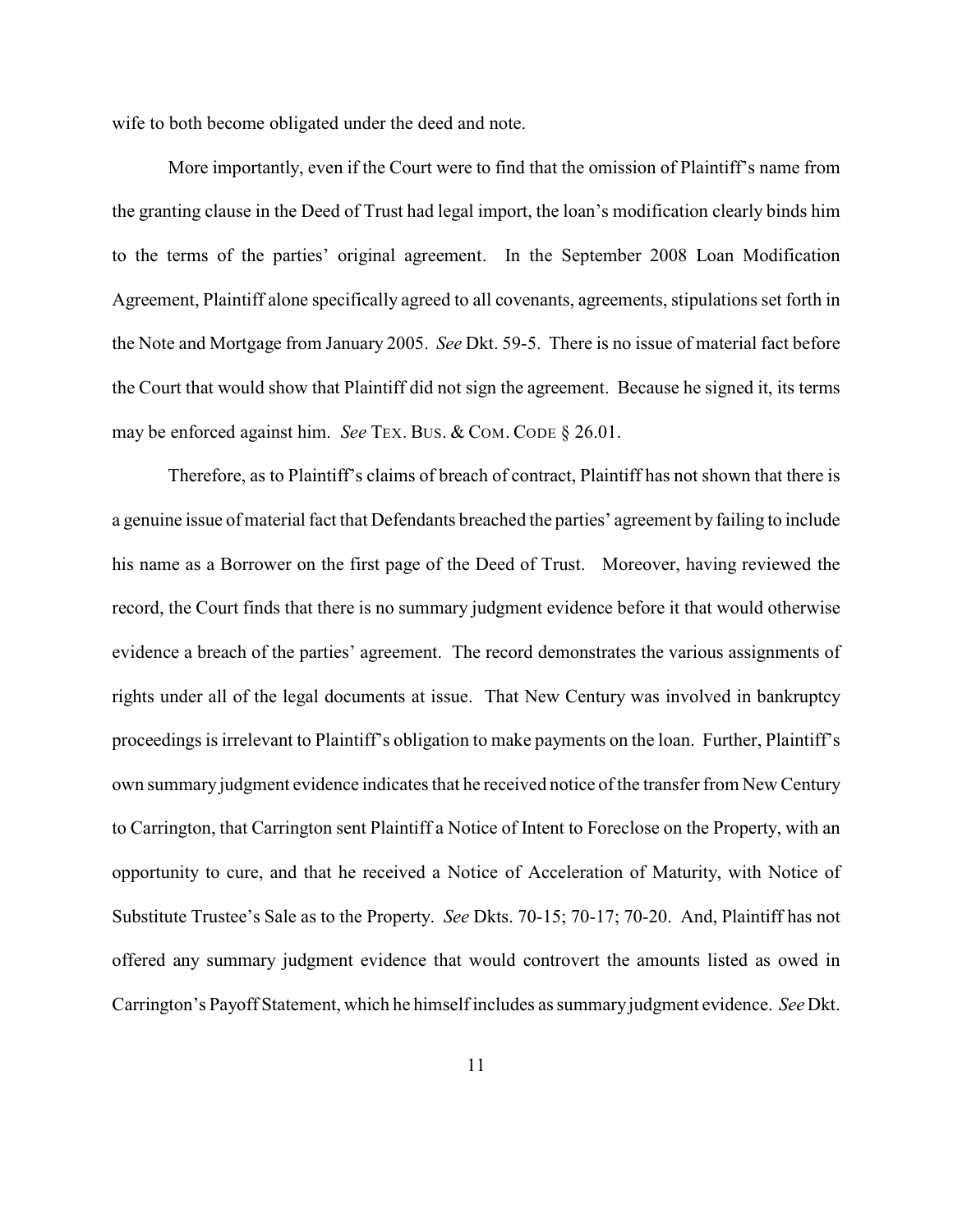70-14

As to Plaintiff's claims under the Texas Debt Collection Act, Plaintiff has failed to offer any summary judgment evidence that would create a fact issue as to his claims that Defendants attempted to collect monies not expressly authorized by the parties' agreement, that Defendants misrepresented the character, extent, or amount of he owed on the home loan, or that Defendants used other false representations or deceptive means to collect the debt. Similarly, Plaintiff has failed to offer any summary judgment evidence that would create a genuine issue of material fact to show that Defendants engaged in acts and/or practices that were false, misleading or deceptive by misrepresented their services as they relate to loan modification programs or showing any misrepresentations by Defendants about the quality of their services or requirements imposed on the loan modification program, causing his DTPA claims to fail as well.

The Court also notes that Plaintiff has failed to offer any summary judgment evidence that he could be considered a consumer under the DTPA. To establish consumer status under the DTPA, a plaintiff must be "an individual ... who seeks or acquires by purchase or lease, any goods or services ...." TEX. BUS. & COM. CODE § 17.45(4). Construing the record in a light most favorable to Plaintiff, the loan and loan modification for Plaintiff's home form the basis of his DTPA claims. Generally, loans of money or extensions of credit are not considered "goods" or "services" that can form the basis of a DTPA claim. *Gomez v. Wells Fargo Bank, N.A.*, 2010 WL 2900351, 3(N.D. Tex. 2010) (where party was attempting to only borrow money and not purchase a good or a service, it did not satisfy the requirements for consumer status under the DTPA and therefore failed to state a claim pursuant to the Texas Deceptive Trade Practices Act); *Guardian Life Ins. Co. v. Kinder*, 663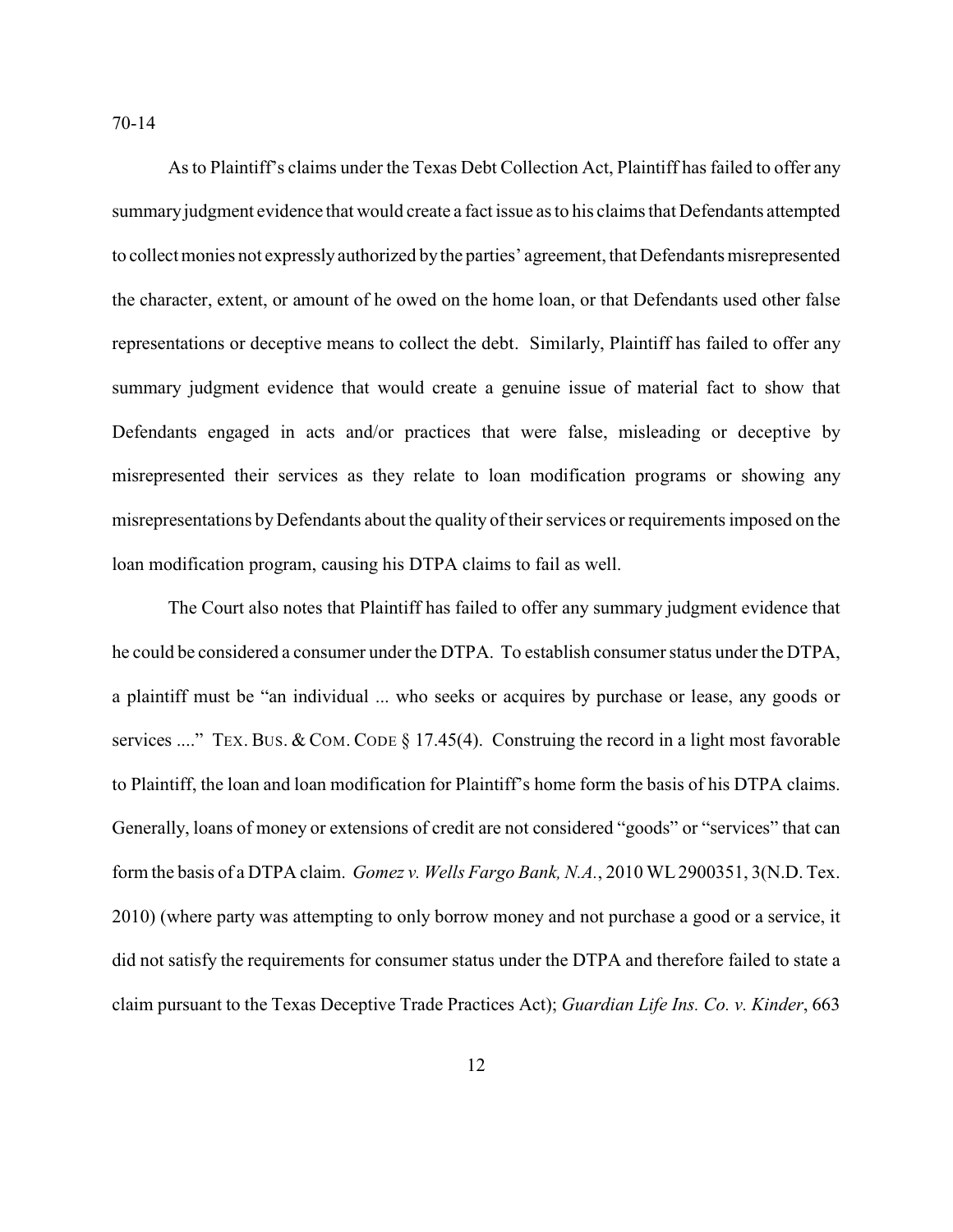F. Supp.2d 544, 553 (S.D. Tex. 2009); *La Sara Grain Co. v. First Nat'l Bank,* 673 S.W.2d 558, 567 (Tex. 1984); *Riverside Nat'l Bank v. Lewis,* 603 S.W.2d 169, 174 (Tex. 1980); *Maginn v. Norwest Mortgage, Inc.,* 919 S.W.2d 164, 166-67 (Tex. App.-Austin 1996, no writ). However, a party who obtains a loan which is "inextricably intertwined" in the purchase or lease of a good or service may qualify as a consumer. *Knight v. Int.'l Harvester Credit Corp.,* 627 S.W.2d 382, 389 (Tex. 1982) (finding that a bank customer qualified as a consumer because he sought financing to purchase a dump truck); *Flenniken v. Longview Bank & Trust Co.,* 661 S.W.2d 705, 707 (Tex. 1983) (holding that party was a consumer when party's mortgage loan was intertwined with contractor's agreement to build a house); *Fix v. Flagstar Bank, FSB*, 242 S.W.3d 147, 160 (Tex. App. – Fort Worth 2007, pet. denied) (the refinance of home equity loan cannot qualify as a good or a service under the DTPA); *Marketic v. U.S. Bank Nat. Ass'n*, 436 F. Supp.2d 842, 855 (N.D. Tex. 2006) (one who obtains a home equity loan does not obtain a "good" or a "service" to qualify as a consumer under the DTPA). Plaintiff has simply not shown a genuine issue of material fact to show his loan or loan modification were inextricably intertwined in the purchase or lease of a good or service.

Finally, the Court notes that, although the it has reviewed what it has before it, the Court will not – and indeed is not required to – scour the record in this matter to determine whether Plaintiff could create a genuine issue of material fact as to each element of his claims. *See* E.D. TEX. L. R. CV-56(d). It is Plaintiff's burden to make specific citations to the summary judgment record. *See Ragas*, 136 F.3d at 458; *Stults*, 76 F.3d at 655. Plaintiff has not cited consistently to the summary judgment record in his motion or response, and general and sporadic references to the summary judgment record are not enough. *See* E. D. TEX L.R. CV-56(d) (stating that summary judgment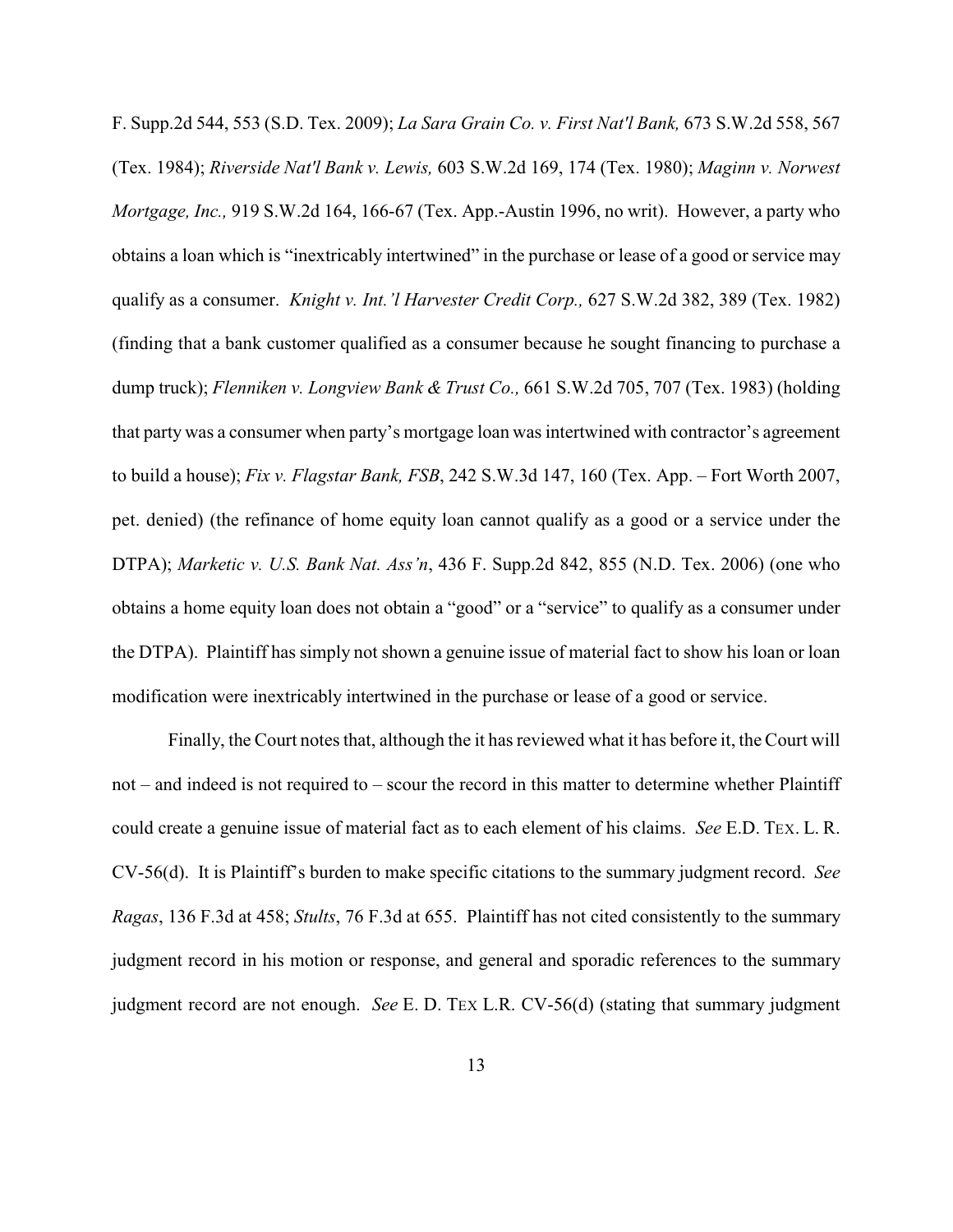citations should be referred to by page and, if possible, by line of the summary judgment evidence).<sup>6</sup> Plaintiff is required to show *how* the evidence creates an issue of material fact by citing to specific portions of the record. He has not done so here.

Nonetheless, while it is not theCourt's burden to do so, the Court has reviewed the summary judgment evidence record in its entirety and finds that Plaintiff shall take nothing by any of his claims against Defendants Carrington and Deutsche Bank here.

As to the claims against Defendant New Century, which are identical to those asserted against Defendants Carrington and Deutsche Bank, the Court finds that they should also be dismissed. Rule

4(m) provides:

If a defendant is not served within 120 days after the complaint is filed, the court – on motion or on its own after notice to the plaintiff – must dismiss the action without prejudice against that defendant or order that service be made within a specified time. But if the plaintiff shows good cause for the failure, the court must extend the time for service for an appropriate period.

FED. R. CIV. P. 4(m). Defendant New Century was not served within 120 days of filing the suit in accordance with Federal Rule of Civil Procedure 4(m) – but more than a year and a half later – and Defendant was purportedly served only after the Court notified Plaintiff of the pending dismissal of the claims against it. While he did request summons upon filing hissuit in state court, Plaintiff did

*See also Malacara v. Garber*, 353 F.3d 393, 405 (5th Cir. 2003) ("Rule 56 does not <sup>6</sup> impose upon the district court a duty to sift through the record in search of evidence to support a party's opposition to summary judgment. *Ragas,* 136 F.3d at 458; *Stults,* 76 F.3d at 657; *Forsyth v. Barr,* 19 F.3d 1527, 1537 (5th Cir.1994), *cert. denied,* 513 U.S. 871, 115 S.Ct. 195, 130 L.Ed.2d 127 (1994); *Skotak,* 953 F.2d at 916 n. 7; *see also Nissho-Iwai American Corp. v. Kline,* 845 F.2d 1300, 1307 (5th Cir.1988) (it is not necessary "that the entire record in the case ... be searched and found bereft of a genuine issue of material fact before summary judgment may be properly entered"); *cf. U.S. v. Dunkel,* 927 F.2d 955, 956 (7th Cir. 1991) ("Judges are not like pigs, hunting for truffles buried in briefs.")).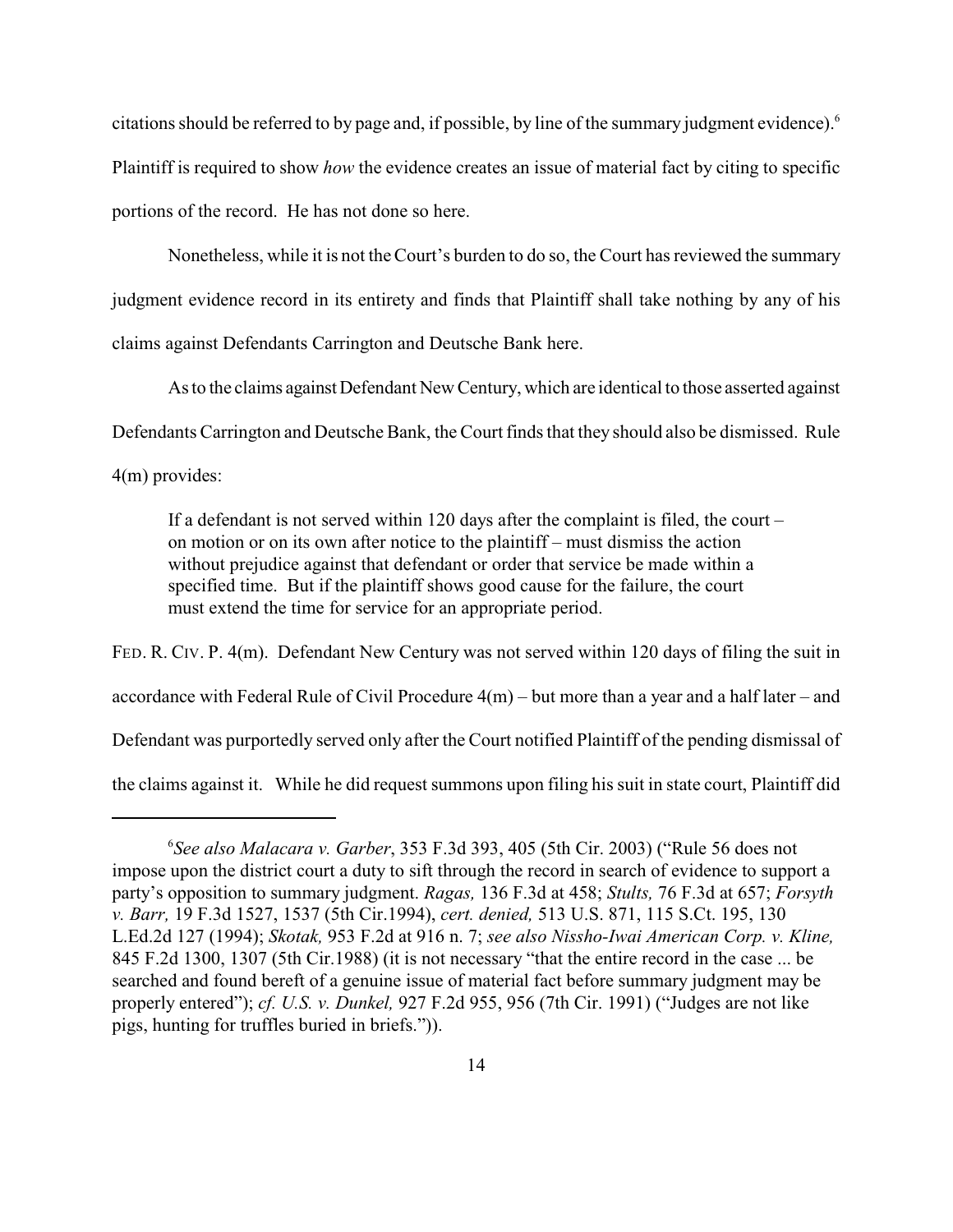not request summons for Defendant in this District until November 23, 2011 – 505 days after it was removed to this Court. *See* Dkt. 80. In his verified petition, Plaintiff claims that he "needed time to investigate this matter with the Denton County District Clerk and Process Servicer as to the details of a return of service or no return of service." *See* Dkt. 66.

Plaintiff's verified petition does not set forth good cause in failing to serve Defendant timely. Good cause is more than inadvertence, mistake of counsel, or ignorance of the rules. *See System Signs Supplies v. U.S. Dep't of Justice,* 903 F.2d 1011, 1013 (5th Cir. 1990). The plaintiff must show excusable neglect, as well as establish good faith and a reasonable basis for not serving the summons and complaint within the time allowed by the rules. *Id.* He simply waited too long in this case.

Even had Plaintiff pursued his claims against New Century, the Court finds that allowing them to proceed would be futile since the summary judgment record creates no fact issue as to Plaintiffs' claims for breach of contract and violation of the Texas Debt Collection Act and the Deceptive Trade Practices Act. Further, Plaintiff has not filed any pretrial materials as to this Defendant, Defendant has not appeared in the suit, and Defendant appears to be a bankrupt entity. Because it was not served within a reasonable time, all claims against it should be dismissed without prejudice.

Finally, the Court turns to the only other issue in this case – Defendants' request that the Court declare that Defendants may exercise whatever rights they have under Texas law to foreclose on the Property. *See* Dkt. 53.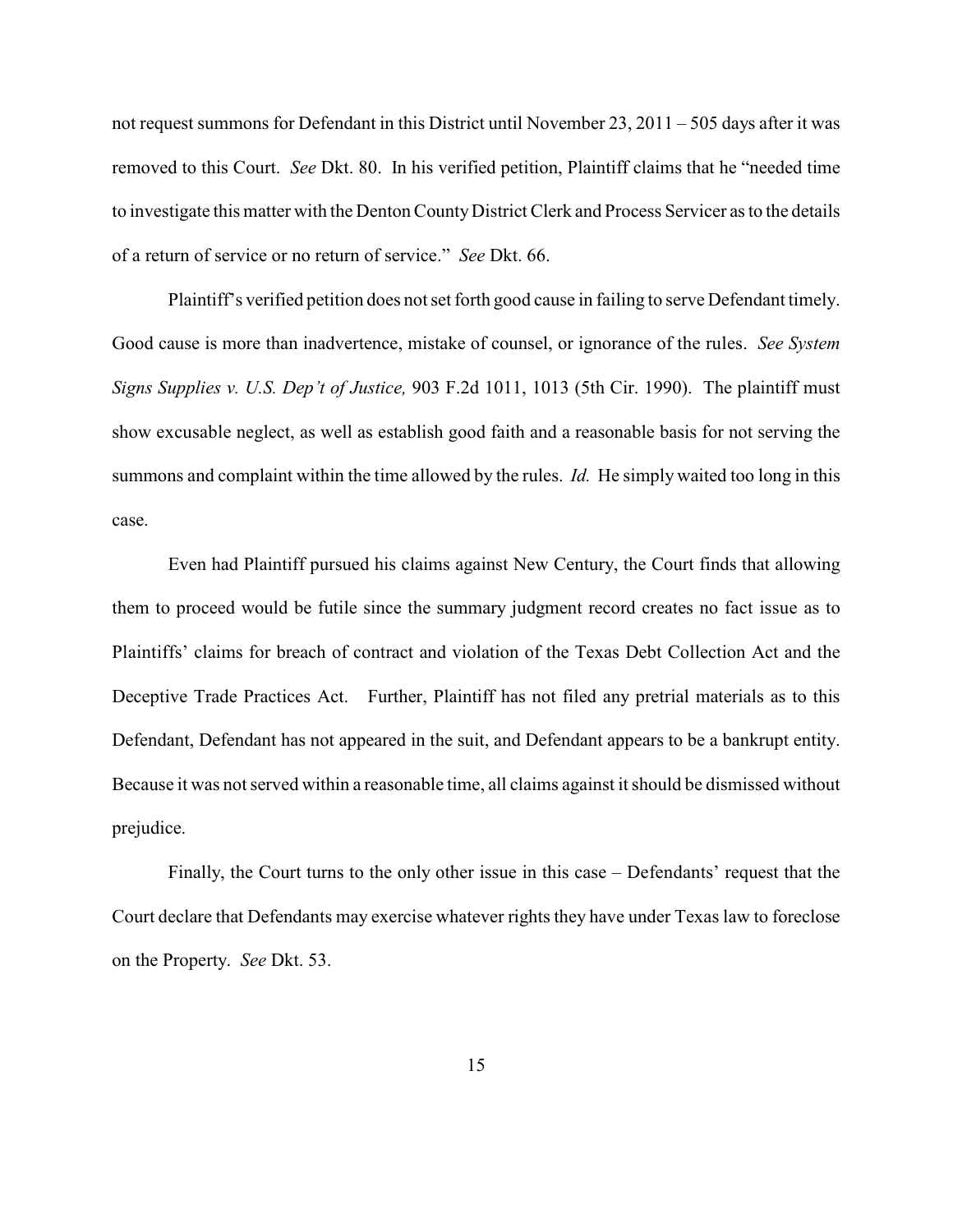Under the Declaratory Judgments Act:

In a case of actual controversy within its jurisdiction..., any court of the United States, upon the filing of an appropriate pleadings, may declare the rights and other legal relations of any interested party seeking such declaration, whether or not further relief is or could be sought. Any such declaration shall have the force and effect of a final judgment or decree and shall be reviewable as such.

28 U.S.C. § 2201(a); *see also* FEDERAL RULE OF CIVIL PROCEDURE 57.

According to the Fifth Circuit, a declaratory judgment is appropriate "(1) when the judgment will serve a useful purpose in clarifying and settling the legal relations in issue, and (2) when it will terminate and afford relief from the uncertainty, insecurity, and controversy giving rise to the proceeding." *ConciseOil & Gas P'ship v. Louisiana Intrastate Gas Corp*., 986 F.2d 1463, 1471 (5th Cir. 1993) (citing 10A C. Wright, A. Miller & M. Kane, *Federal Practice & Procedure*, § 2759 at 647-48). The grant of declaratory judgment is whollywithin this Court's discretion. *United Teacher Assocs. Ins. Co. v. Union Labor Life Ins. Co.*, 414 F.3d 558, 569 (5th Cir. 2005) ("28 U.S.C. § 2201 says that a district court 'may' declare the rights and other legal relations of any interested parties."

The Court has found herein that the Deed of Trust is enforceable as to Plaintiff, however, to the extent Defendants seek more in their counterclaim, the Court declines to delve into the state court areas of foreclosure and the parties' respective rights therein and the remainder of the counterclaim should dismissed without prejudice to Defendants to seeking relief from an appropriate state court.

Within fourteen (14) days after service of the magistrate judge's report, any party may serve and file written objections to the findings and recommendations of the magistrate judge. 28 U.S.C.A.  $\{636(b)(1)(C)\}.$